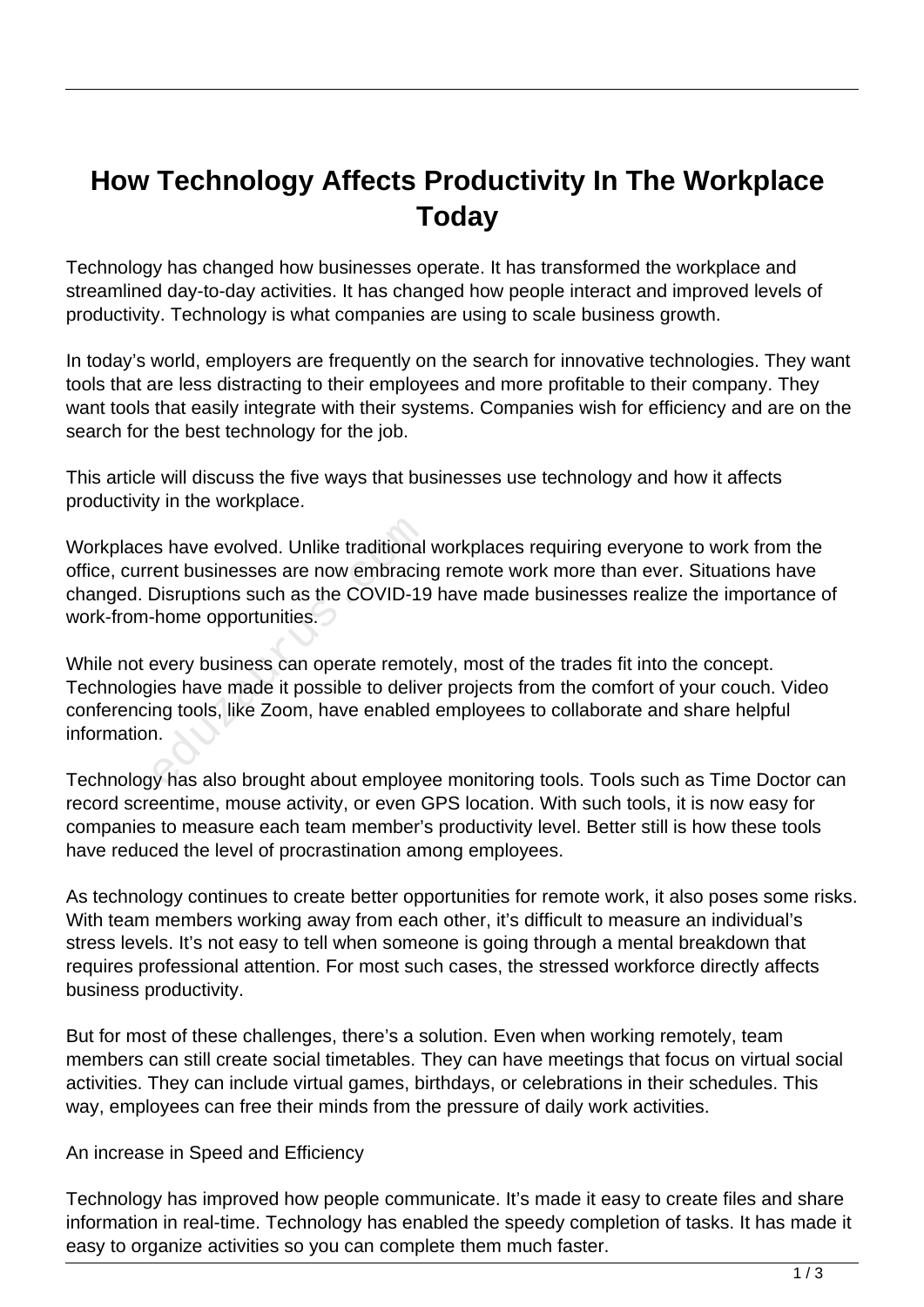In the workplace, technology helps employees bypass complicated tasks. Technology is excellent for time management. Technology allows saving files that can, later on, be retrieved, thus saving search time. With technological advancements such as Artificial Intelligence(AI), you can be sure of the accuracy of every data you extract.

AI is also one of the many technologies that ensure work continuity. AI works on a 24/7 schedule that promotes more productivity. Unlike humans, most technologies do not take breaks, thus ensuring the continuous flow of activities.

Another application of technology is the use of automation tools. Chatbots are useful for reading questions and answering queries real fast. Chatbots ensure that even with employees being out of the workplace, your business operations do not stop. Automation allows you to offer solutions in the shortest time and the most effective ways.

Technology has offered opportunities for people to come together and share ideas. It's become a great brainstorming tool that allows people to find solutions to almost any problem. Using technology, you can collaborate from anywhere at any given time.

There are various collaboration tools in the market. Typical examples are Trello, Asana, and Slack. All these tools work by offering a platform where employees can set projects, execute plans, and discuss progress. various collaboration tools in the r<br>hese tools work by offering a platf<br>discuss progress.<br>y also improves collaboration thro<br>G-suite allow the sharing and sign<br>s spent transferring files to relevar<br>hat companies using col

Technology also improves collaboration through software packages. Packages such as the MS office and G-suite allow the sharing and signing of documents in real-time. They make sure that little time is spent transferring files to relevant members in the workplace.

It's a fact that companies using collaboration tools save a lot of time. There's no longer the need for endless meetings that do not add value to your business goals. Technology is what businesses use to create meaningful and productive teams.

Networking helps businesses grow. With technology, you can use social media platforms to connect with complementary businesses. Platforms such as Facebook, Linked In, and Instagram offer great networking opportunities.

They offer free connections that allow you to meet people with interest in your business. And because technology will enable you to operate 24/7, you get better opportunities to connect with people in different time zones.

Technology also allows you to save information. The saved data can be used at your convenience at any time. Technology helps businesses to check analytics, drive more sales, and boost productivity.

Lead generation and brand awareness solely rely on technology. Technology enables companies to attract more visitors and build reputable brands. Innovative technology helps businesses in product creation, marketing, and distribution.

By using technology, such as emails, businesses can engage and convert prospects. Emails help you expand your social reach through constant communication. Through email marketing, you can create and nurture relationships.